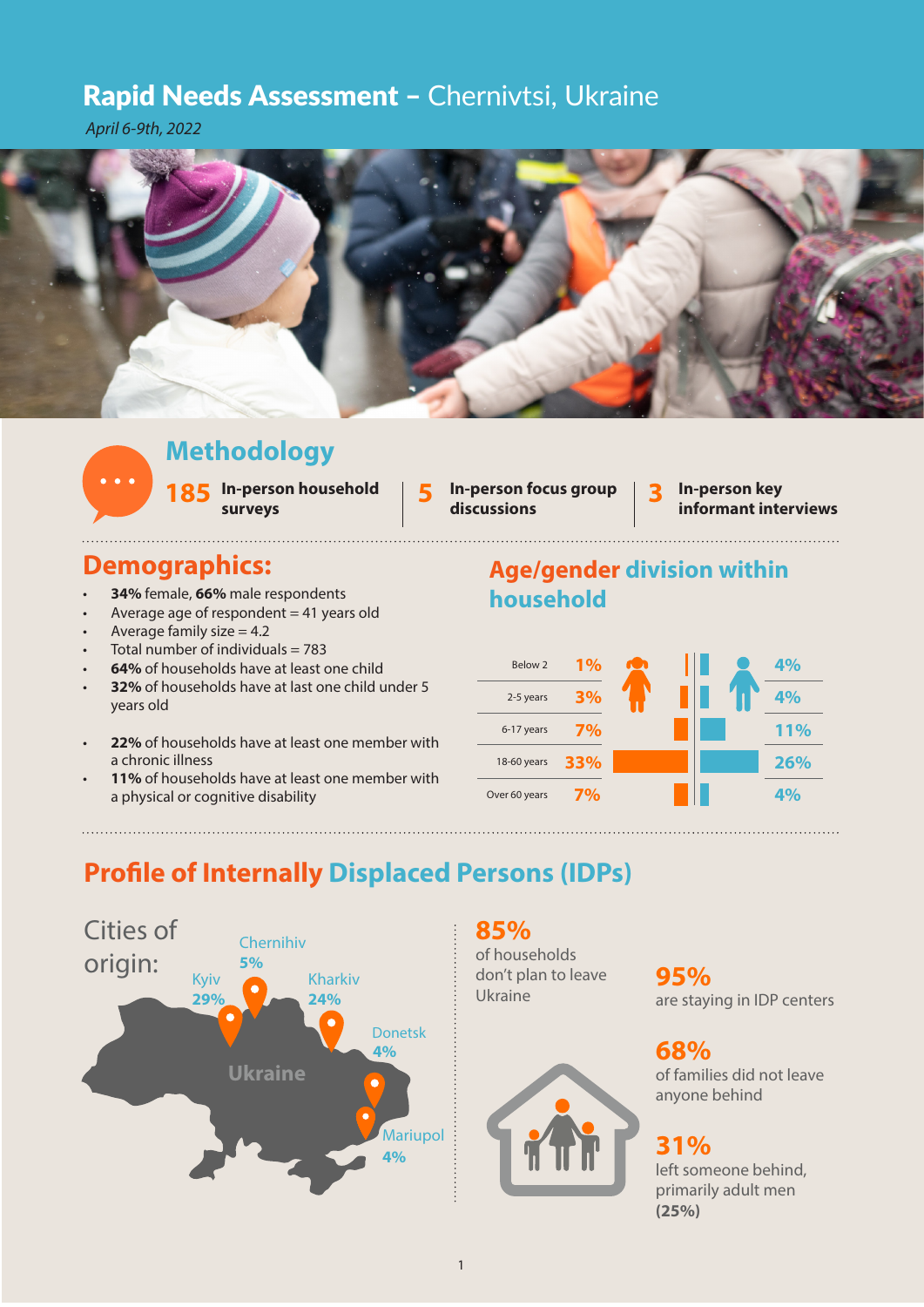# **Basic needs**



**fully meet water needs, 11% partially meet water needs, 1% don't meet water needs at all**

**82% fully meet food needs, 17% partially meet food needs, 1% don't meet food needs at all**



**81% fully meet hygiene** 

**product needs, 16% partially meet hygiene item needs and 3% don't meet hygiene needs at all**

# **56%**

**fully meet their clothing and footwear needs, 36% partially meet their clothing and footwear needs, and 6% don't meet their clothing and footwear needs at all**

# Can you afford your basic needs?



#### **Priority needs (1-2 weeks) 23% affordable shelter 21% food items 13% finding work**

#### **Priority needs (1-2 months) 46% food items 37% affordable shelter 32% clothing and shoes 30% finding work**

**Wellbeing**

**91%** have not faced any challenges



**72%** of respondents are aware<br>of mental health services

**50%** of respondents identified their lack of income as a main stressor **24%** of respondents identified main stressor

**23%** of respondents identified traveling with young children as a main stressor

Children **at risk**

**45% of respondents raise concerns about children's mental health**

**81% of respondents said their children have expressed concerns or worries**

uncertainty of future plans as a

**Primary concerns expressed by children**

(of those who have expressed concerns to parents)

Feeling stressed/anxious



Feeling unsafe or insecure



Worry about loved ones



Concern for household income or food security



Missing friends

 **23%**

Missing education



Boredom